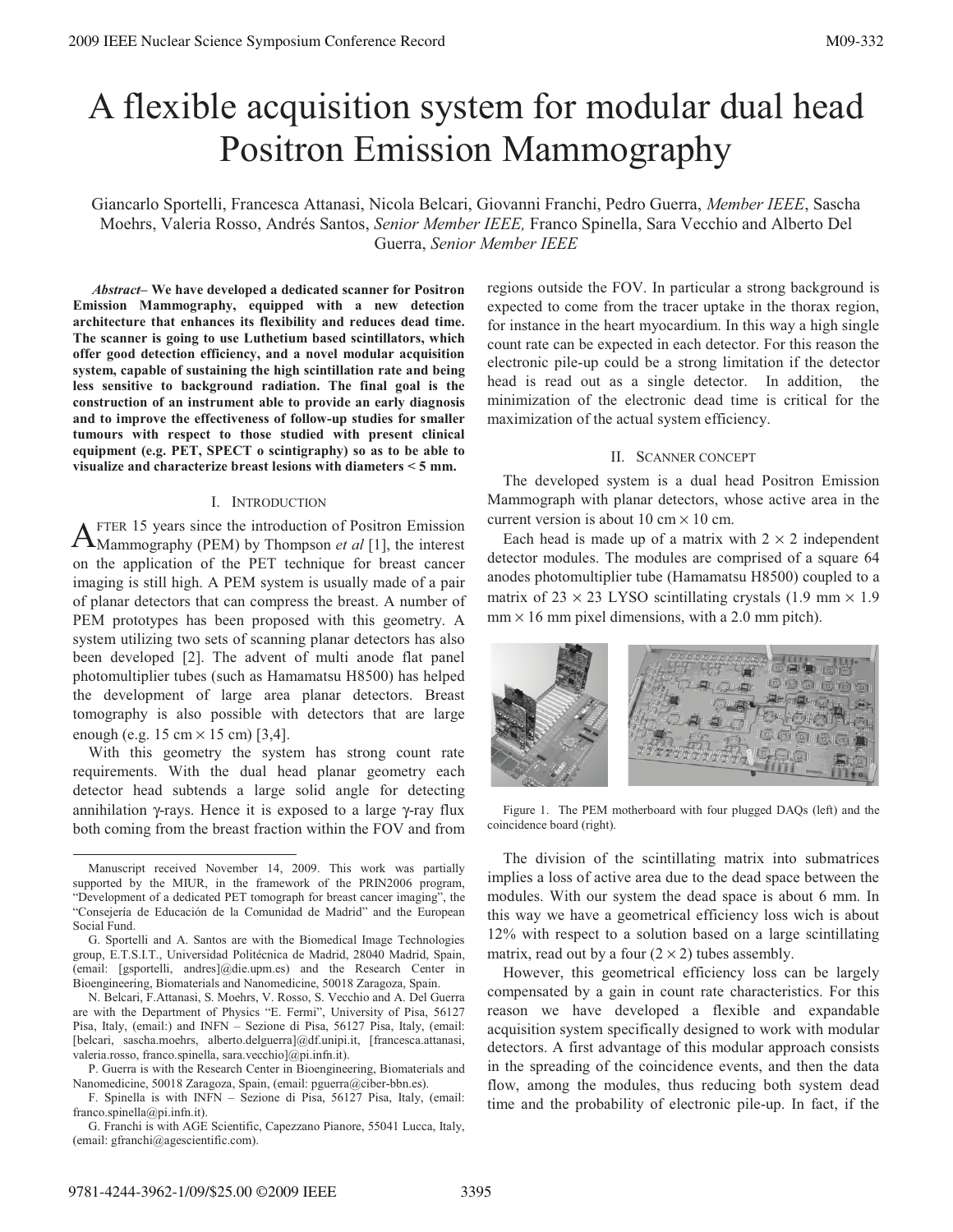head is subdivided into *n* modules the gain in dead time reduction can be estimated as a factor

$$
f_{dead} = \frac{n^2}{n^2 - (n-1)^2}
$$

i.e. the inverse of the fraction of the system being occupied in the acquisition of a coincidence event (this is strictly true for a uniform distribution of the coincidence count rate on the detector head).

With our present system with  $4 + 4$  modules we can achieve a reduction of the dead time by a factor  $f_{dead} = 2.3$  (calculated as  $f_{dead} = 4^2 / (4^2 - 3^2)$ . By enlarging the system up to  $9 + 9$ modules the actual gain in system dead time will be of about 4.8  $(f_{dead} = 9^2 / (9^2 - 8^2))$ . In addition, the division of the head into *n* modules helps in the reduction of the electronic pile-up by reducing the singles count rate by an equal factor *n.*

For this reason for each module an independent data acquisition (DAQ) board is used (Figure 1).

| æ                        | ٠    | ٠       | ш              | и         | п                        |                | υ | a n                      |                | ٠ |                | ٠        | $\blacksquare$ |     | 68                       |          | п | 邩 |
|--------------------------|------|---------|----------------|-----------|--------------------------|----------------|---|--------------------------|----------------|---|----------------|----------|----------------|-----|--------------------------|----------|---|---|
| <b>COL</b>               | ٠    | ٠       | $\sim$         | ٠         |                          | $\bullet$      | ٠ |                          | $\blacksquare$ | ۰ | . .            |          |                |     |                          |          | ٠ | œ |
| œ                        | ۰.   | $-0.65$ |                | ٠         |                          | $\blacksquare$ | ٠ |                          | $\bullet$      |   | $\blacksquare$ |          |                |     | . .                      |          | ٠ | œ |
| ш                        | ۰    |         | $\sim$         | ٠         | $\sim$                   |                | ٠ |                          | --             | ٠ | $\sim$         | .        |                |     |                          |          |   | œ |
| œ                        | ٠    |         |                | ٠         |                          | $\cdots$       | ٠ |                          | $\bullet$      | ٠ | $\bullet$      | $\cdots$ |                |     |                          |          |   | œ |
| $\blacksquare$           |      |         |                | ٠         |                          | $\bullet$      | ٠ |                          | $\blacksquare$ |   | $\bullet$      | .        |                |     |                          |          |   | œ |
| $\sim$                   |      | ۰       | <b>. .</b>     | ۰         | $\blacksquare$           |                | ۰ | --                       |                | о | . .            | ٠        | $\blacksquare$ |     |                          | 1 0      |   | œ |
| $\overline{\phantom{a}}$ | ٠    | ٠       | $-1$           | ٠         | $\bullet$                |                | ٠ | $\blacksquare$           |                | ٠ | $\sim$         | ٠        | $\bullet$      |     |                          |          |   | œ |
| $\blacksquare$           | ٠    | $\sim$  | $\sim$         | ٠         | $\blacksquare$           |                | ٠ | a d                      |                |   | $\blacksquare$ | .        |                |     |                          | $-1 - 1$ |   | ▬ |
| œ                        | ۰    | о       | œ              | о         | ш                        |                | ٠ | ╍                        |                | ٠ | - 3            | ٠        | $\sim$         |     | . .                      |          | ٠ | œ |
| $\overline{\phantom{a}}$ | ٠    | ٠       | . .            | ٠         |                          |                | ۰ |                          |                | ٠ | $\overline{a}$ |          | $\blacksquare$ |     | . .                      |          |   | œ |
| $\blacksquare$           | . .  |         | $\bullet$      | ٠         | $\blacksquare$           |                | ٠ | $\blacksquare$           |                | ٠ | $\mathbf{r}$   | 889      |                |     |                          | $\cdots$ |   | œ |
| œ                        |      | о       | $\blacksquare$ | ▫         | $\overline{\phantom{a}}$ |                | п | $\overline{\phantom{a}}$ |                | ۰ | $\blacksquare$ |          | o              | . . | . .                      |          | ٠ | œ |
| ш                        | . .  |         | $\sim$         | ٠         | $\sim$                   |                | ٠ | $\bullet$                |                | ٠ | $\sim$         |          |                |     |                          | .        |   | œ |
| e.                       | $-1$ |         | $\bullet$      | ٠         | $\sim$                   |                | ٠ | $\sim$                   |                |   | $\sim$         |          |                |     |                          | $- 0$    |   | œ |
| œ                        |      | ٠       | $\bullet$      | ٠         | $\blacksquare$           |                | ٠ | $\bullet$                |                | ٠ | $\cdot$        |          |                |     | $\overline{\phantom{a}}$ |          | ٠ | ╍ |
| -                        | ٠    | ٠       | $-1$           | ٠         |                          |                | ٠ | $\sim$                   |                | ٠ | $\blacksquare$ |          |                |     |                          |          |   | œ |
| w                        |      |         |                | ٠         | 80                       |                | ٠ |                          | $\mathbf{R}$   |   | $\sim$         | 5.66     |                |     | $\sim$ $\sim$            |          | ٠ | w |
| $\overline{\phantom{a}}$ |      |         |                | ٠         | $\sim$                   |                | ٠ |                          | $\bullet$      |   | $\cdots$       |          |                |     | $\sim$                   |          | ٠ | œ |
| œ                        | ٠    | $- 0.0$ |                | $\bullet$ | $\cdots$                 |                | ٠ |                          | $\overline{a}$ | ٠ | $\sim$         |          |                |     |                          | $\cdots$ |   | ÷ |
| s                        | ٠    | q       | ш              | -         | ш                        |                | ٠ | ю                        |                | ٠ |                | ٠        | п              | ٠   | a s                      |          | ٠ | 破 |

Figure 2. Flood field image of a single module irradiated with 511 keV gamma rays. All of the  $23 \times 23$  pixels are well separated.

#### III. FRONTEND

A multiplexed setup based on Symmetric Charge Division (SCD) [5] resistive networks has been chosen for the readout of each individual PMT [6] as the best compromise between performances and simplicity. The SCD resistive network reduces the  $8 \times 8$  signals of each PMT to  $8 + 8$  signals. The  $8 + 8$  signals enter a passive resistive chain that further reduces the number of signals to Anger-like 2  $(x) + 2 (y)$ signals. The signals are then pre-amplified and sent to a DAQ board with four analogue inputs. Figure 2 shows the pixel map obtained decoding the acquires signals. The timing signal for the coincidence is generated with a constant fraction discriminator mounted on each module [7].

#### IV. COMBINATORIAL NETWORK

The key part of the acquisition is the combinatorial network designed to detect the time coincidence and trigger the acquisition system. In our system each module is put in time

coincidence with every module of the opposing head. Coincidences are detected by means of fast PECL AND gates connected to any allowed pair of modules  $(n^2)$ . The outputs generated are a set of coincidence flags that are sent to the main FPGA. According to flags combinations and sequences, acquisition triggers are generated for the interested DAQ boards. Thanks to the wired-OR capability of the emittercoupled logic, the logic cost has been reduced from  $O(n^2)$  to  $O(n)$ , thus allowing to implement up to 9 modules per head, with a power consumption below 130 W.

The network is also designed for random event estimation using one of two different delayed window techniques. The first technique, which we call *conservative*, is to estimate random counts by delaying incoming triggers from one detector plate. In this way, energy pulses associated with the delayed triggers must also be delayed, by means of inductive delay lines, in order to be sampled. With the other technique, which we call *innovative*, incoming triggers are branched and delayed on both sides, thus allowing to acquire prompt energy pulses from both plates. The innovative delayed technique is explained in detail and discussed in [8].

#### V. ACQUISITION ARCHITECTURE

A simplified scheme of the overall architecture is illustrated in Figure 3. Each detector has a timing and an energy output. The timing output is decoded into the coincidence network, which resolves both prompt and delayed coincidences. The energy output goes directly to the corresponding DAQ boards.



Figure 3. Simplified scheme of the acquisition architecture.

Coincidence triggers generated from the fast-AND network are processed by the FPGA which keeps track of past events and triggers the interested DAQ for energy acquisition. Event tracking provides a robust control over pile-ups and enhances data transfer efficiency from the DAQs.

The DAQ boards operate independently from each other, therefore only a fraction of the system is busy during the acquisition of each coincidence, thus allowing multiple simultaneous acquisitions.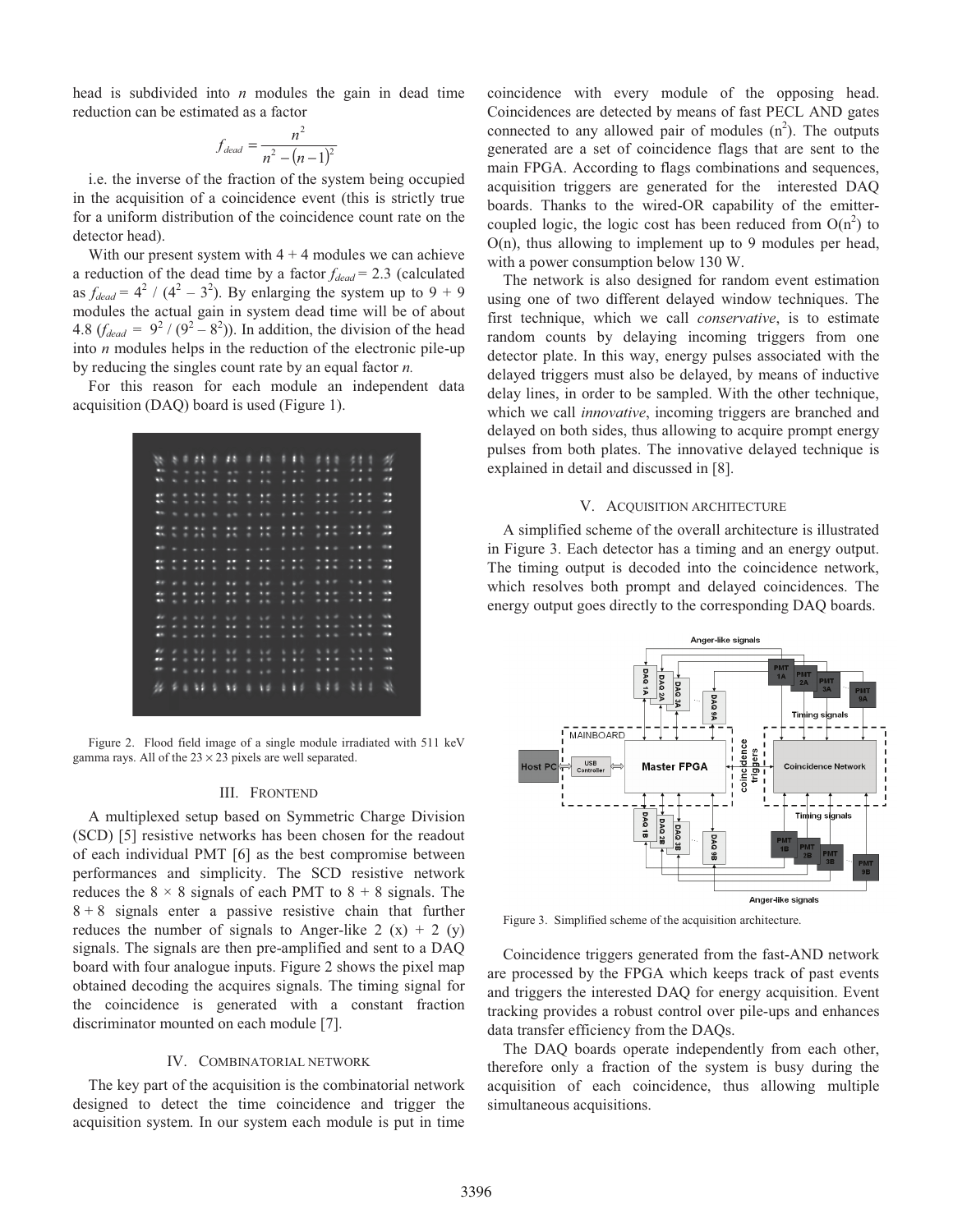Fetched data is then buffered and streamed to the Host PC through the USB controller. A dedicated software has been developed for data storage, real time system monitoring and configuration.

#### VI. MATERIALS AND METHODS

Each DAQ board is controlled by a Cyclone II FPGA (Altera Corp., San Jose CA), and implements four peak detectors. The DAQ boards convert signals from the PMT's with four 12 bit ADCs. The results of the conversion are stored in an interfacing FIFO accessible by the mainboard (Figure 4).

The mainboard is equipped with a more powerful FPGA (Stratix III, Altera Corp.) which manages data transfers, event tracking, configuration and status control. This FPGA is also connected to the USB 2.0 chip (CY68013A FX2LP, Cypress Semiconductor), and acts as a gateway between the Host PC and the acquisition system.



Figure 4. Scheme of the DAQ board.

The main FPGA must have enough internal memory to buffer incoming data from the coincidence network and all the DAQs, and must be fast enough to send acquisition triggers in time to fetch energy peaks. A simplified scheme of main FPGA firmware is reproduced in Figure 5.

The host configures firmware components through the control interface and a set of registers. It then triggers the acquisition and polls the FIFO for incoming data.

The events processing has been divided into two main domains: the traffic controller (TC) and the acquisition processor (AP). The AP can be switched between coincidence (PET), single (SPECT) and calibration (i.e. pedestal) modes. An *event journal* (EJ, not in the picture) is the only interface between both domains.

The AP, according to a set of programmable rules, processes incoming triggers from the coincidence network, generates the outputs that trigger interested DAQs, and writes event records into the EJ. Each record contains information on pile-ups, scattered and random coincidences. The TC pops the

records, fetches and merges data from the two DAQ buses with the event record information.



Figure 5. Simplified scheme of main FPGA firmware.

This kind of process pipelining allows to implement different specialized acquisition policies in a modular manner into the AP. New conditions and different behaviors can be then easily "plugged" and experimented. Moreover, the dead-time in terms of clock cycles per event is minimized. Finally, digital filters can also be inserted, in the TC-AP path, in order to alleviate off-line processing, without affecting dead-time or data throughput.

Acquisition tests showed that each DAQ board can produce event packets at 1 MHz, which means that coincidences could be acquired at a rate up to 9 MHz in ideal conditions (i.e. if 9 coincident pairs hit all the 18 modules at the same time). However, currently the Host-USB subsystem can sustain data throughputs up to 20 MB/s, which corresponds to a maximum coincidence acquisition rate of 1 MHz, given that the coincidence data packet size is 20 bytes.

Fine-tuning at the Host side is expected to markedly improve the current acquisition rate, which is already at the condition of state of the art [9].

# VII. CONCLUSIONS

We have built a flexible and expandable data acquisition system for a dual head planar PEM system. The system has been constructed with  $2 \times 2$  plates, but it is suitable for an expansion to  $3 \times 3$  plates. The novelty introduced is an in-deep modularity within a planar detector geometry. This introduces the advantages of lower dead-time, less pile-ups and great digital processing capabilities, which are expected to improve overall NEC properties. Although thorough tests of the system as a whole are still in an early stage, measurements on subparts demonstrated that it is capable of a maximum count rate of about 1 MHz, well above the count rate requirements for PEM. Because of its modularity, an appropriate change of the combinatorial network logic could allow the acquisition to be used for PET systems with different geometries such as ring